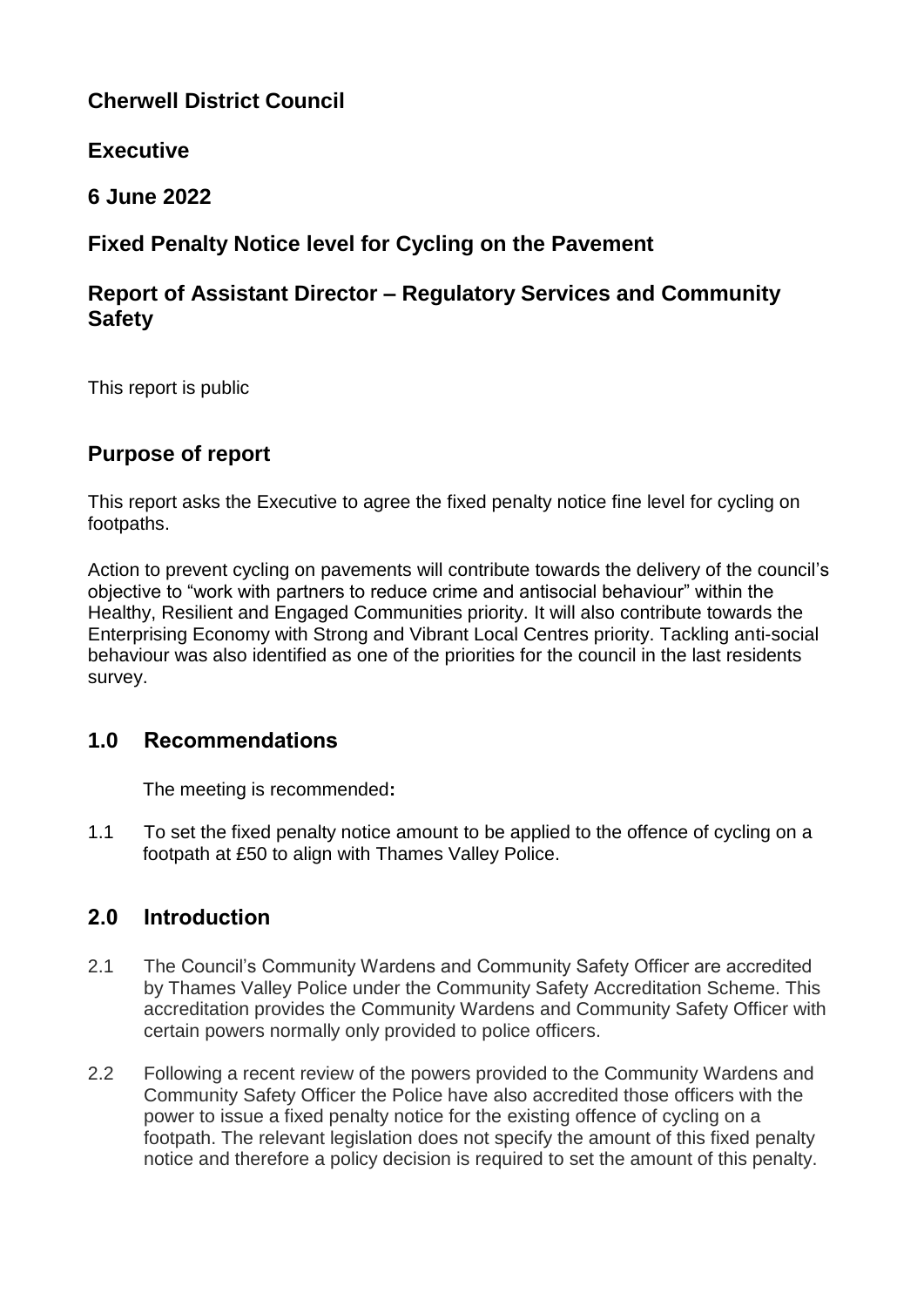# **3.0 Report Details**

- 3.1 The offence for riding on a footpath is included in section 72 of the Highway Act 1835 along with other similar offences. The Police have accredited our Community Safety Team officers with the power to issue fixed penalty notices to persons identified as committing this offence normally only available to Police Constables under section 54 of the Road Traffic Offenders Act 1988.
- 3.2 The penalty for an offence under section 72 of the Highway Act 1835 is stated as "any sum not exceeding level 2 on the standard scale". Therefore, the council can determine the level of fine to apply. Level 2 on the standard scale is £500. Thames Valley Police have set the level of fine they apply for this offence at £50.
- 3.3 It is recommended that the council applies the same level of fine for this offence as Thames Valley Police. To do so would minimise the chance of challenge on the basis that similar offences in the same location attract different penalties depending on which organisation is issuing the notice.
- 3.4 The Community Safety Accreditation Scheme is monitored by Thames Valley Police. Officers who are accredited under the scheme must undergo vetting and training for the role and be deemed suitable for accreditation by the Police. The accreditation is reviewed annually and the council required to provide information to the Police on the exercise of powers under the accreditation.
- 3.5 The accreditation of named Community Safety Team members to issue fixed penalty notices for cycling on footpaths is not in response to any specific problems. Our community wardens occasionally witness dangerous or reckless cycling on pavements and it is felt this power could be useful in some instances. The use of the power will not be targeted at any specific groups or localities. Determining the level of fine that the council will apply for this offence does not change the circumstances when the offence is committed but will enable the Community Safety Team members to take formal action when they witness inappropriate cycling on a footpath.
- 3.6 The council's normal enforcement policy will apply when officers believe they have sufficient evidence of an offence to consider issuing a fixed penalty notice. The principles of the policy include that enforcement action is unlikely when the person concerned has shown a willingness to resolve the non-compliance and that we are committed to taking a proportionate response to any breach of legislation. Therefore, our approach is intended to be that fixed penalty notices will only be issued when the officers witness deliberate dangerous or reckless cycling on pavements or if someone is deliberately cycling in a way that could cause another person concern for their safety. We would also consider issuing fixed penalty notices to individuals who have previously been warned but continue to cycle on the pavement.

## **4.0 Conclusion and Reasons for Recommendations**

4.1 It is recommended that the Executive agree to set the amount for the penalty notice for cycling on the footpath at £50.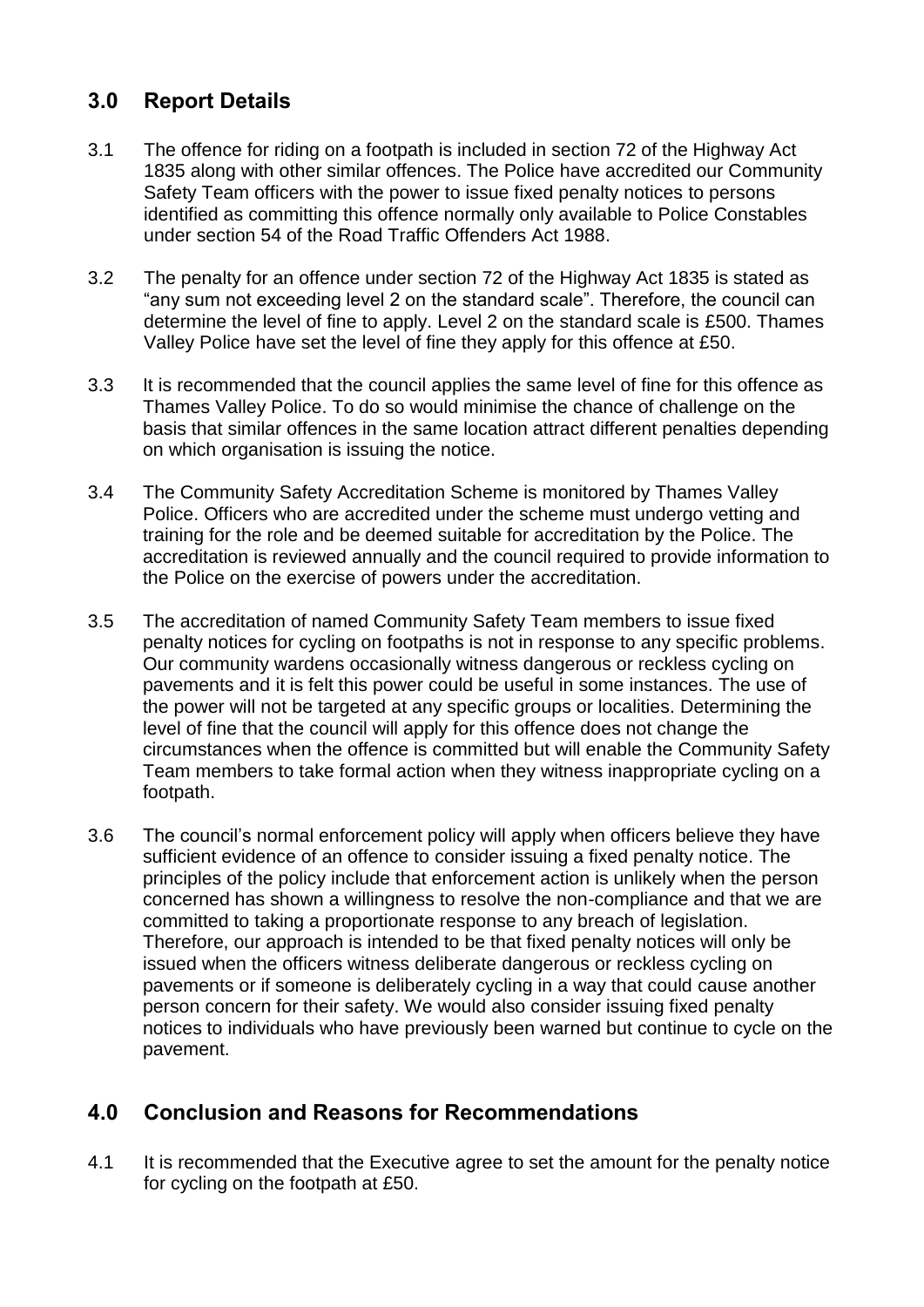# **5.0 Consultation**

5.1 It is not appropriate to consult on the level of a fine to be applied for specific offences.

## **6.0 Alternative Options and Reasons for Rejection**

6.1 The following alternative options have been identified and rejected for the reasons as set out below.

Option 1: Set an alternative level of penalty to apply for this offence. Since this is a new power available to the accredited officers there is no data or information available to the council at this time to support setting the fine level at a different level to that determined appropriate by Thames Valley Police.

Option 2: To not set a fine level for this offence. This would result in the council being unable to issue fixed penalty notices for cycling on the footpath despite council officers being accredited to do so by Thames Valley Police.

# **7.0 Implications**

### **Financial and Resource Implications**

7.1 There are no financial implications arising from this report

Comments checked by: Kelly Wheeler, Finance Business Partner, 01295 221570 [Kelly.wheeler@cherwell-dc.gov.uk](mailto:Kelly.wheeler@cherwell-dc.gov.uk)

### **Legal Implications**

7.2 It is appropriate to set the fixed penalty for cycling on a foot path to £50 to coincide with the police. The offence would arise out of the same circumstances and it would be unfair if different prosecuting authorities (councils, police) have a different fixed penalty structure. The offence would be committed within the same geographical area. It is necessary for the council to be fair, open and transparent in its enforcement decisions. Furthermore, to set the fine at a different level could openup challenges, appeals and even judicial review, which would be costly.

Comments checked by: Syma Akhtar, Solicitor 01295 753 701, [Syma.Akhtar@Cherwell-DC.gov.uk](mailto:Syma.Akhtar@Cherwell-DC.gov.uk)

### **Risk Implications**

7.3 There are no risk implications arising from this report

Comments checked by: Celia Prado-Teeling, Interim Assistant Director Customer Focus, 01295 221556 [Celia.Prado-Teeling@Cherwell-dc.gov.uk](mailto:Celia.Prado-Teeling@Cherwell-dc.gov.uk)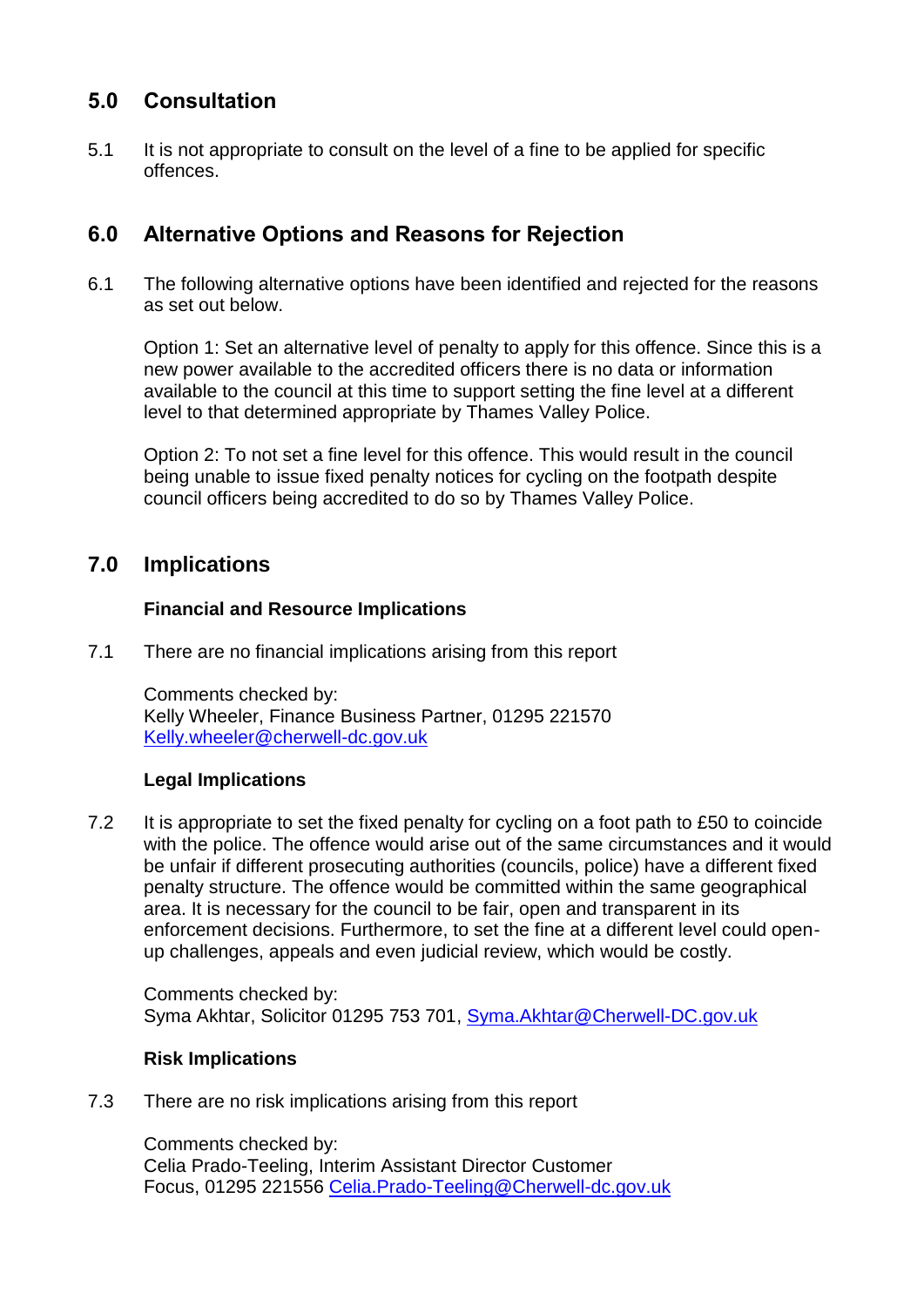#### **Equalities and Inclusion Implications**

7.4 There are no equalities implications arising from this report. The council's Enforcement Policy explains how decisions on the use of enforcement powers available to the council will be made, which states that the council will carry out enforcement in a fair and considered manner, and that the council will make sure that it treats everyone equally regardless of disability, race, age, gender, sexual orientation or religion.

Comments checked by: Celia Prado-Teeling, Interim Assistant Director Customer Focus, 01295 221556, [Celia.Prado-Teeling@Cherwell-dc.gov.uk](mailto:Celia.Prado-Teeling@Cherwell-dc.gov.uk)

#### **Sustainability Implications**

7.5 The council is committed to active travel as a way of decarbonising transport and continues to work to put in place cycle paths to increase cyclist confidence so they won't feel the need to cycle on pavements to avoid cars.

Comments checked by: Sandra Fisher-Martins, Programme Director Climate Change. [Sandra.fisher-martins@oxfordshire.gov.uk](mailto:Sandra.fisher-martins@oxfordshire.gov.uk)

### **8.0 Decision Information**

**Key Decision** 

**Financial Threshold Met: N/A**

**Community Impact Threshold Met: N/A**

#### **Wards Affected**

All

#### **Links to Corporate Plan and Policy Framework**

As outlined in the purpose section in the main report.

#### **Lead Councillor**

Councillor Eddie Reeves, Portfolio Holder for Safer Communities

#### **Document Information Appendix number and title**

• None